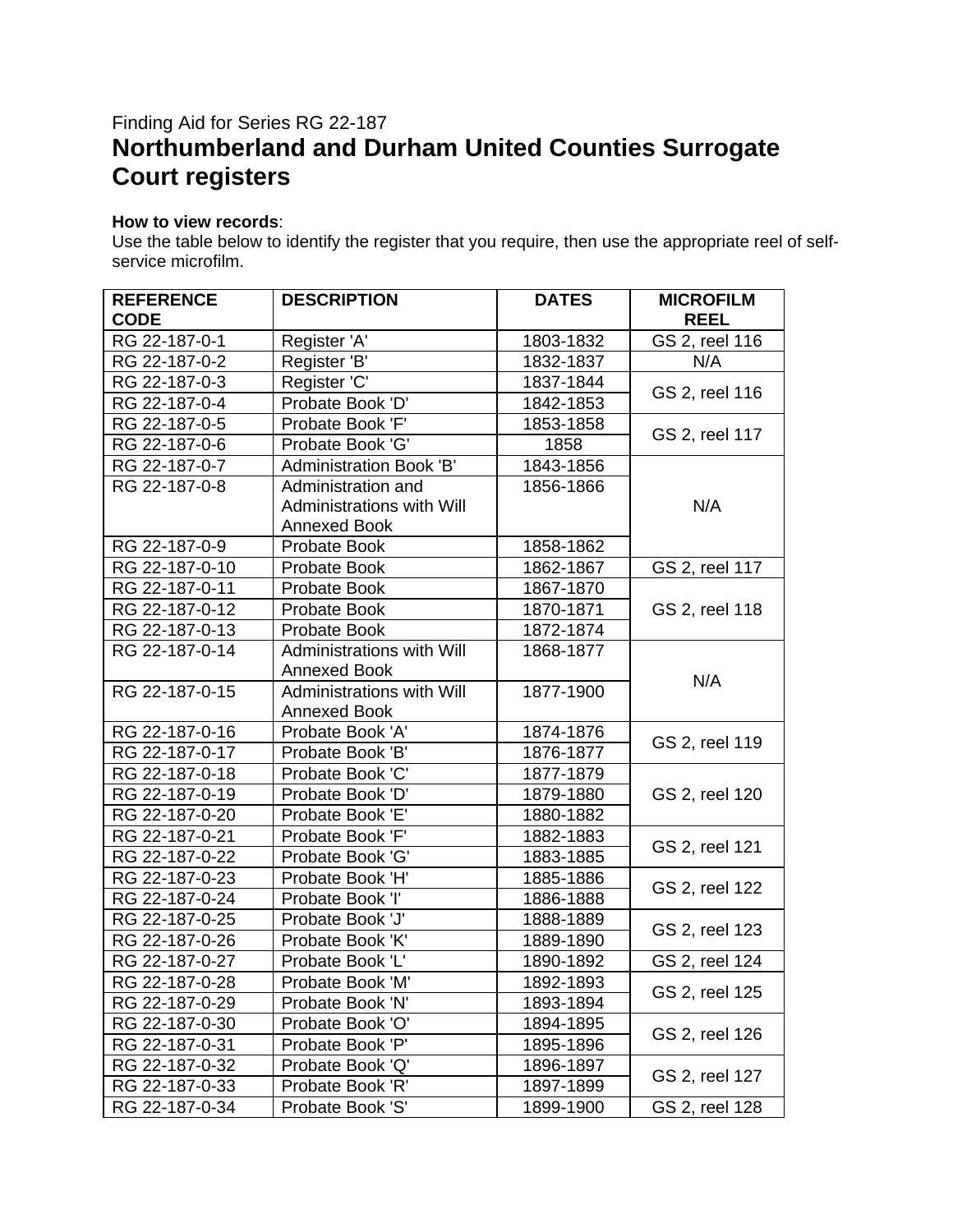| RG 22-187-0-35 | Probate Book 'T'   | 1900-1901 |     |
|----------------|--------------------|-----------|-----|
| RG 22-187-0-36 | Probate Book 'U'   | 1901-1902 |     |
| RG 22-187-0-37 | Probate Book 'V'   | 1902-1903 |     |
| RG 22-187-0-38 | Probate Book 'W'   | 1903-1904 |     |
| RG 22-187-0-39 | Probate Book 'X'   | 1904-1905 |     |
| RG 22-187-0-40 | Probate Book 'Y'   | 1905-1906 |     |
| RG 22-187-0-41 | Probate Book 'Z'   | 1906-1907 |     |
| RG 22-187-0-42 | Probate Book 'AA'  | 1907-1908 |     |
| RG 22-187-0-43 | Probate Book 'BB'  | 1908-1909 |     |
| RG 22-187-0-44 | Probate Book 'CC'  | 1909      |     |
| RG 22-187-0-45 | Probate Book 'DD'  | 1909-1910 |     |
| RG 22-187-0-46 | Probate Book 'EE'  | 1910-1911 |     |
| RG 22-187-0-47 | Probate Book 'FF'  | 1911-1912 |     |
| RG 22-187-0-48 | Probate Book 'GG'  | 1912-1913 |     |
| RG 22-187-0-49 | Probate Book 'HH'  | 1913      |     |
| RG 22-187-0-50 | Probate Book 'II'  | 1913-1914 |     |
| RG 22-187-0-51 | Probate Book 'JJ'  | 1914-1915 | N/A |
| RG 22-187-0-52 | Probate Book 'KK'  | 1915-1916 |     |
| RG 22-187-0-53 | Probate Book 'LL'  | 1916-1917 |     |
| RG 22-187-0-54 | Probate Book 'MM'  | 1917      |     |
| RG 22-187-0-55 | Probate Book 'NN'  | 1917-1918 |     |
| RG 22-187-0-56 | Probate Book 'OO'  | 1918-1919 |     |
| RG 22-187-0-57 | Probate Book 'PP'  | 1919-1920 |     |
| RG 22-187-0-58 | Probate Book 'QQ'  | 1920      |     |
| RG 22-187-0-59 | Probate Book 'RR'  | 1920-1921 |     |
| RG 22-187-0-60 | Probate Book 'SS'  | 1921-1922 |     |
| RG 22-187-0-61 | Probate Book 'TT'  | 1922      |     |
| RG 22-187-0-62 | Probate Book 'UU'  | 1922-1923 |     |
| RG 22-187-0-63 | Probate Book 'VV'  | 1923      |     |
| RG 22-187-0-64 | Probate Book 'WW'  | 1923-1924 |     |
| RG 22-187-0-65 | Probate Book 'XX'  | 1924-1925 |     |
| RG 22-187-0-66 | Probate Book 'YY'  | 1925      |     |
| RG 22-187-0-67 | Probate Book 'ZZ'  | 1925-1926 |     |
| RG 22-187-0-68 | Probate Book 'AAA' | 1926-1927 |     |
| RG 22-187-0-69 | Probate Book 'BBB' | 1927      |     |
| RG 22-187-0-70 | Probate Book 'CCC' | 1927-1928 |     |
| RG 22-187-0-71 | Probate Book 'DDD' | 1928-1929 |     |
| RG 22-187-0-72 | Probate Book 'EEE' | 1929      |     |
| RG 22-187-0-73 | Probate Book 'FFF' | 1929-1930 |     |
| RG 22-187-0-74 | Probate Book 'GGG' | 1930      | N/A |
| RG 22-187-0-75 | Probate Book 'HHH' | 1930-1931 |     |
| RG 22-187-0-76 | Probate Book 'III' | 1931      |     |
| RG 22-187-0-77 | Probate Book 'JJJ' | 1931-1932 |     |
| RG 22-187-0-78 | Probate Book 'KKK' | 1932-1933 |     |
| RG 22-187-0-79 | Probate Book 'LLL' | 1933      |     |
| RG 22-187-0-80 | Probate Book 'MMM' | 1933-1934 |     |
| RG 22-187-0-81 | Probate Book 'NNN' | 1934      |     |
| RG 22-187-0-82 | Probate Book 'OOO' | 1934-1935 |     |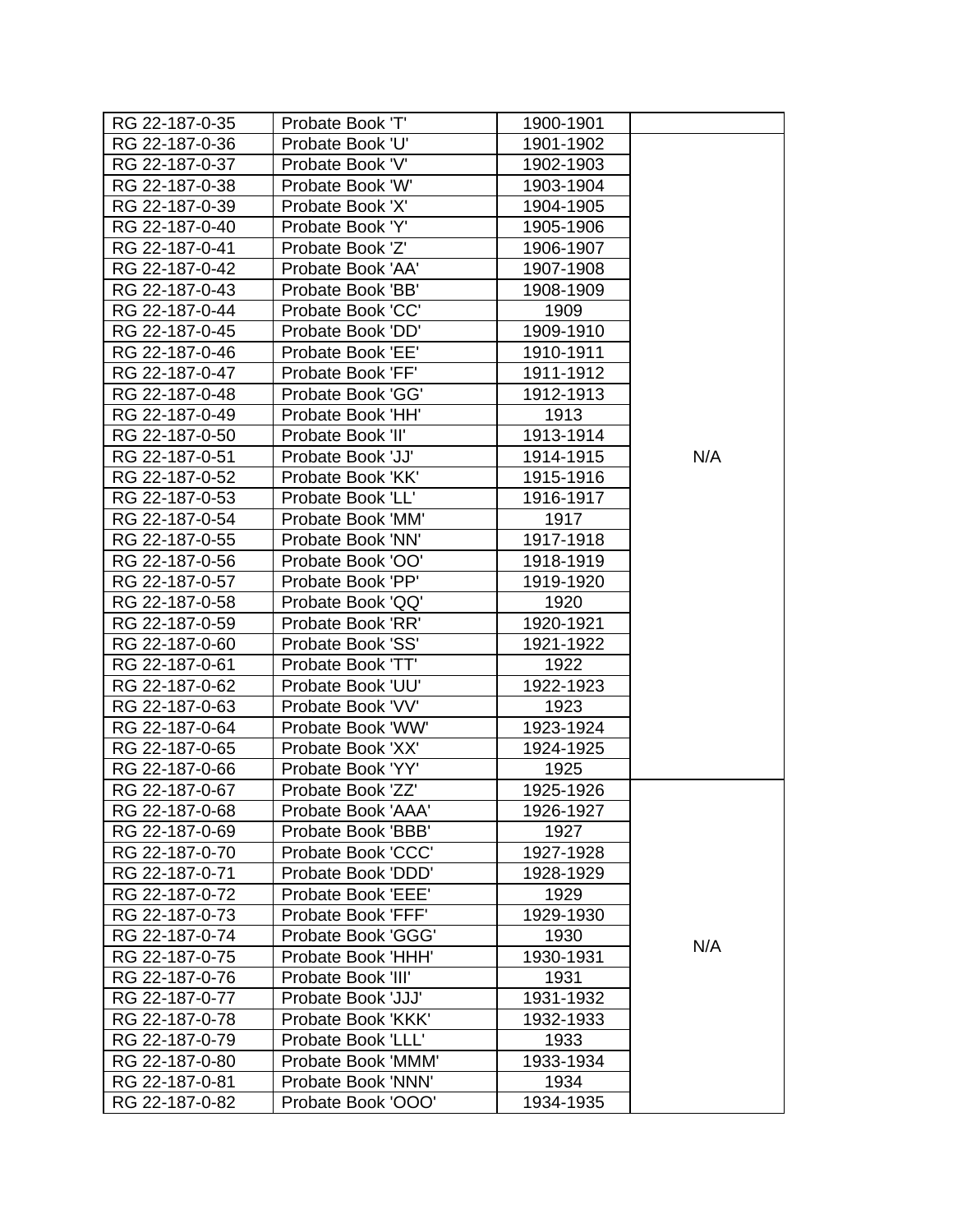| RG 22-187-0-83  | Probate Book 'PPP'              | 1935-1936 |     |
|-----------------|---------------------------------|-----------|-----|
| RG 22-187-0-84  | Probate Book 'QQQ'              | 1936      |     |
| RG 22-187-0-85  | Probate Book 'RRR'              | 1936-1937 |     |
| RG 22-187-0-86  | Probate Book 'SSS'              | 1937-1938 |     |
| RG 22-187-0-87  | Probate Book ' TTT'             | 1938      |     |
| RG 22-187-0-88  | Probate Book 'UUU'              | 1938-1939 |     |
| RG 22-187-0-89  | <b>Administration Book 'A'</b>  | 1858-1871 |     |
| RG 22-187-0-90  | Administration Book 'B'         | 1870-1879 |     |
| RG 22-187-0-91  | <b>Administration Book 'C'</b>  | 1879-1885 |     |
| RG 22-187-0-92  | Administration Book 'D'         | 1885-1892 |     |
| RG 22-187-0-93  | <b>Administration Book 'E'</b>  | 1892-1897 |     |
| RG 22-187-0-94  | Administration Book 'F'         | 1897-1901 |     |
| RG 22-187-0-95  | <b>Administration Book 'G'</b>  | 1901-1903 |     |
| RG 22-187-0-96  | <b>Administration Book 'G1"</b> | 1901-1902 |     |
| RG 22-187-0-97  | <b>Administration Book 'H'</b>  | 1902-1926 |     |
| RG 22-187-0-98  | <b>Administration Book 'I'</b>  | 1903-1928 |     |
| RG 22-187-0-99  | <b>Administration Book 'J'</b>  | 1929-1930 |     |
| RG 22-187-0-100 | <b>Administration Book 'K'</b>  | 1905-1906 |     |
| RG 22-187-0-101 | Administration Book 'L'         | 1906      |     |
| RG 22-187-0-102 | <b>Administration Book 'M'</b>  | 1906-1907 |     |
| RG 22-187-0-103 | <b>Administration Book 'N'</b>  | 1907      |     |
| RG 22-187-0-104 | <b>Administration Book 'O'</b>  | 1908-1921 |     |
| RG 22-187-0-105 | Administration Book 'P'         | 1908-1917 |     |
| RG 22-187-0-106 | Administration Book 'Q'         | 1909-1911 |     |
| RG 22-187-0-107 | <b>Administration Book 'R'</b>  | 1911-1912 |     |
| RG 22-187-0-108 | <b>Administration Book 'S'</b>  | 1913-1914 |     |
| RG 22-187-0-109 | Administration Book 'T'         | 1914-1916 |     |
| RG 22-187-0-110 | <b>Administration Book 'U'</b>  | 1916-1917 |     |
| RG 22-187-0-111 | <b>Administration Book 'V'</b>  | 1917-1918 |     |
| RG 22-187-0-112 | <b>Administration Book 'W'</b>  | 1918-1920 |     |
| RG 22-187-0-113 | <b>Administration Book 'X'</b>  | 1920-1921 |     |
| RG 22-187-0-114 | <b>Administration Book 'Y'</b>  | 1921-1922 |     |
| RG 22-187-0-115 | Administration Book 'Z'         | 1922-1923 |     |
| RG 22-187-0-116 | Administration Book 'AA'        | 1923-1924 | N/A |
| RG 22-187-0-117 | <b>Administration Book 'BB'</b> | 1924-1925 |     |
| RG 22-187-0-118 | <b>Administration Book 'CC'</b> | 1925-1927 |     |
| RG 22-187-0-119 | <b>Administration Book 'DD'</b> | 1927-1928 |     |
| RG 22-187-0-120 | <b>Administration Book 'EE'</b> | 1928-1929 |     |
| RG 22-187-0-121 | <b>Administration Book 'FF'</b> | 1929-1930 |     |
| RG 22-187-0-122 | <b>Administration Book 'GG'</b> | 1930-1931 |     |
| RG 22-187-0-123 | <b>Administration Book 'HH'</b> | 1931-1933 |     |
| RG 22-187-0-124 | <b>Administration Book 'II'</b> | 1933-1934 |     |
| RG 22-187-0-125 | <b>Administration Book 'JJ'</b> | 1934-1935 |     |
| RG 22-187-0-126 | <b>Administration Book 'KK'</b> | 1935-1936 |     |
| RG 22-187-0-127 | <b>Administration Book 'LL'</b> | 1936-1938 |     |
| RG 22-187-0-128 | <b>Administration Book 'MM'</b> | 1938-1939 |     |
| RG 22-187-0-129 | Probate Book 'VVV'              | 1939      |     |
| RG 22-187-0-130 | Probate Book 'WWW'              | 1939-1940 |     |